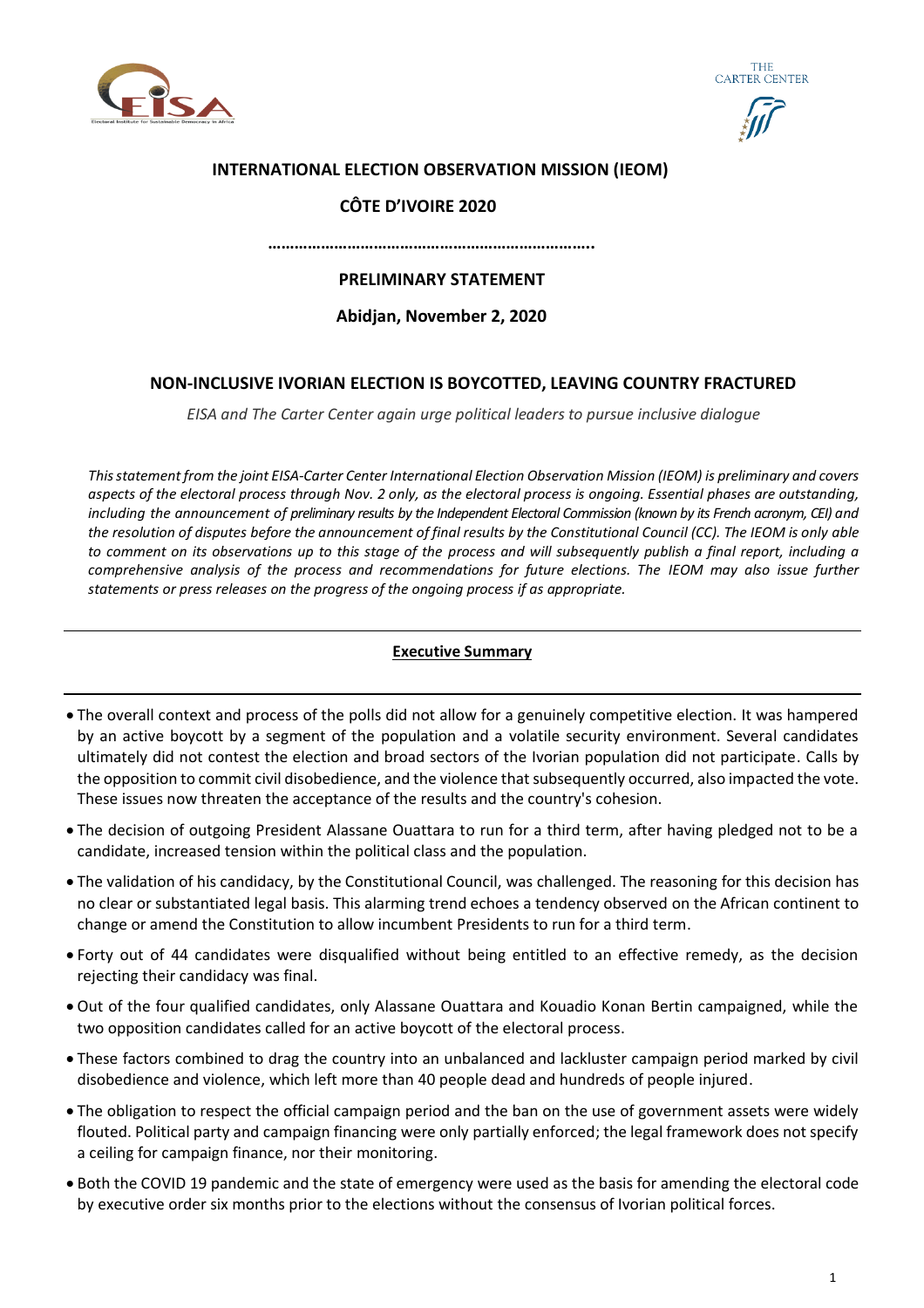- The Republic of Côte d'Ivoire should be aware of the need to abide by the rulings of international judicial bodies and, in particular, the recent judgments of the African Court of Human and Peoples' Rights, whose decisions are binding on Côte d'Ivoire.
- The use of the state of emergency as a legal basis to restrict the rights of expression and assembly did not allow citizens to exercise their fundamental freedoms during such a critical period, and these freedoms continued to be restricted even after the state of emergency was lifted. State authorities should not exert discretionary powers to restrict these freedoms during an election period.
- The composition of the election management body should ensure that the full spectrum of political forces are represented. However, this political diversity has been blurred by various political reversals and a persistent efforts to block the opposition from nominating members, resulting in their withdrawal from the institution.
- This situation prompted the Independent Electoral Commission (CEI) to operate with 13 rather than 16 members while its local branches operated with five out of eight statutory representatives. In effect, these institutions were largely dominated by the presidential majority; 95% local CEI branches presidents with whom our observers met were members the ruling party, RHDP.
- Côte d'Ivoire's electoral roll was revised in 2020, which led to a significant increase in the number of registered voters, reaching today about 71% of the target population. However, the relative lack of transparency by Ivorian institutions regarding the voter registry does not guarantee its territorial representation, the comprehensiveness of its data or the uniqueness of voters. In addition, the de-registration of deceased voters reported by the CEI accounts for only 5% of those who have potentially died since the last revision in 2018; a large number of deceased voters therefore remain in the database. Given the political tensions observed around the condition of the voter registry, which was established 10 years ago, the CEI should reassure all actors by conducting an external audit to ensure that the registry meets international standards.
- Voter card distribution suffered from the opposition's active boycott, and only 41.15 percent of cards were delivered in advance of the polls. However, because the Independent Electoral Commission made the voting cards available on election day and the Electoral Code allows the voting with a national identity card, the impact of the boycott was minimized.
- Faced with politicized media, the opposition took advantage of social media and used it as a highly influential media platform during the electoral process.
- The IEOM deployed 16 observer teams, which were able to observe voting operations in 213 polling stations in 17 of the country's 33 regions and autonomous districts.
- Observers also noted that the turnout at the polls showed strong disparities across the country, with relatively high rates in the north and lower rates in the center and west, and were variable in the south of the country.
- Election day was marked by an active boycott, causing a large number of incidents and a volatile security environment. In six of the 17 regions, observers noted that the organization of the vote was heavily impacted. At least 1,052 polling stations were never able to operate.
- In light of the deteriorated security situation, only 54% of the polling stations were able to open on time and the opening operations were assessed positively in 66% of cases, with staff rushing to start voting as soon as possible, without respecting procedures.
- Although officials generally adhered to voting procedures in the majority of the polling stations visited, voting processes took place amid a highly problematic context.
- Election materials were readily available in the polling stations that opened, although the use of polling booths and touchscreen tablets should be enhanced. Shortcomings in the verification of voters' fingerprints, the biometric control provided for by the CEI, and the display of the voters' roll occurred in 20 percent of the polling stations.
- The CEI distributed voter cards in 89% of the observed polling stations in accordance with existing procedures and without interference in 82% of the cases.
- Political party representatives were present in 99% of the polling stations, mainly RHDP (83%). The opposition boycotted the election, and did not deploy party agents.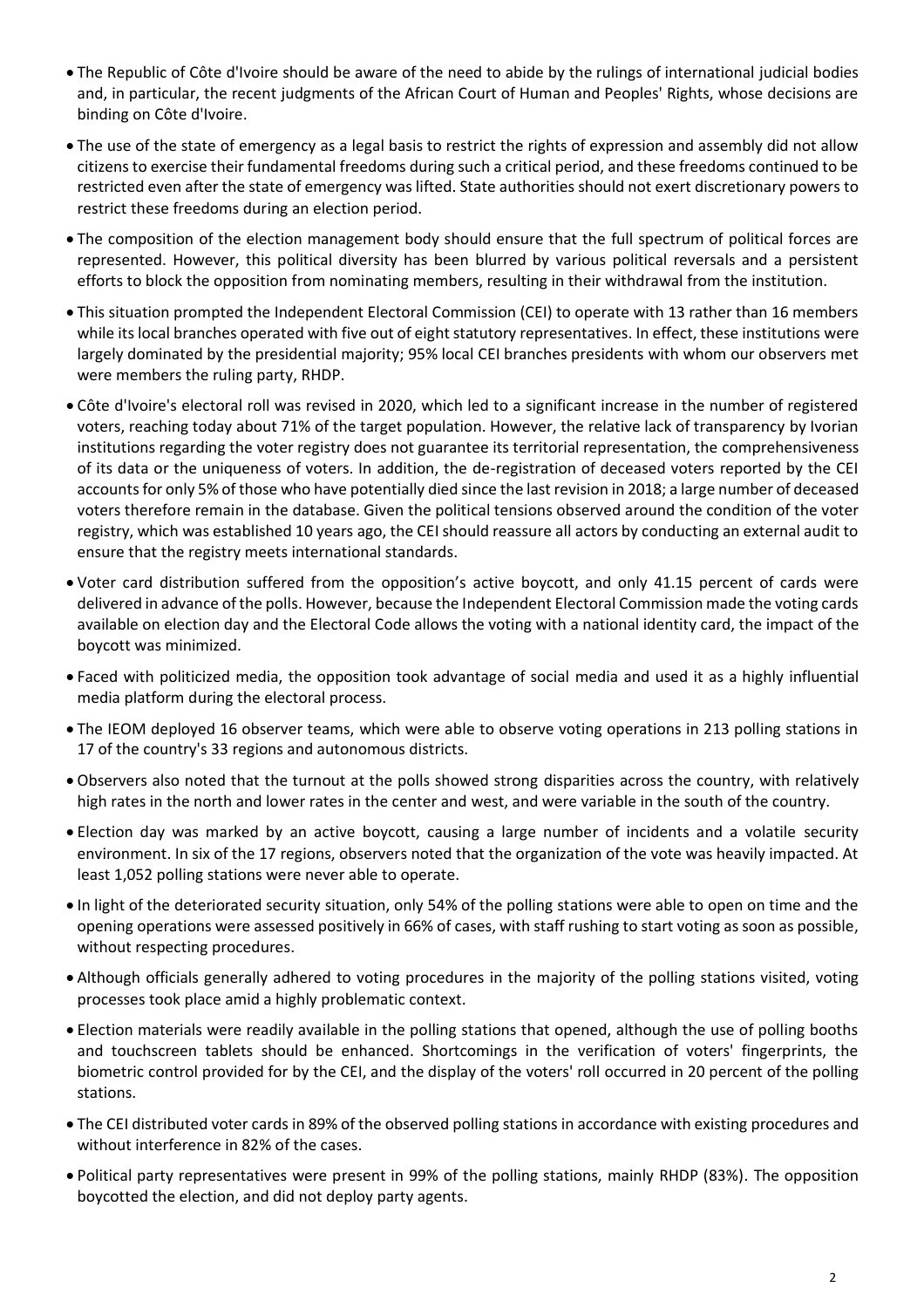*At the invitation of the Ivorian authorities, the Electoral Institute for Sustainable Democracy in Africa (EISA) and the Carter Center (the Center) deployed a long-term International Election Observation Mission (IEOM) to Côte d'Ivoire in August 2020 to observe the Oct. 31 presidential election and the anticipated parliamentary elections. The mission consists of an Abidjan-based core team of election experts from EISA and the Carter Center, 12 international long-term observers (LTOs) deployed in six teams across the country and 24 short-term observers (STOs) who joined the mission on October 25. The short-term observer delegation is led by Denis Kadima, the Executive Director of EISA.*

*The IEOM's overall objective is to assess independently, objectively and impartially the integrity, credibility, and transparency of the Oct. 31 Ivorian presidential election. The mission is evaluating the election in accordance with the national legal framework governing the organization of elections in Côte d'Ivoire and sub-regional, regional and international instruments governing elections including the United Nations Charter, the Universal Declaration of Human Rights, the African Charter of Democracy, Elections and Governance of 2012, the Declaration of the Organization of African Unity/African Union (OAU/AU) on the principles governing democratic elections in Africa, and the Principles for Election Management, Monitoring and Observation (PEMMO) and the Additional Protocol of ECOWAS.* 

*EISA and the Carter Center deployed 50 international observers from 28 African and European countries across the country on election day to assess the Oct. 31 poll. Observers, equipped with touchscreen tablets, observed the opening and voting in 213 polling stations. The IEOM will remain in Côte d'Ivoire to observe post-election developments, including tabulation and centralization of results, electoral challenges and the announcement of final results. The IEOM is independent in its conclusions and adheres to the Declaration of Principles for International Election Observation signed at the United Nations in October 2005.*

*This statement is available in French and English; please refer to the official French version if variations in translation exist.*

### **POLITICAL AND SECURITY CONTEXT**

The Oct. 31 presidential election represented a crucial opportunity to consolidate democracy in Côte d'Ivoire and an occasion for its citizens to assess the country's progress on the road to stability, peace and democracy. The presidential election, held every five years, is an opportunity for every Ivorian voter to evaluate the candidates' programs and their commitment to democracy, the rule of law, human rights and development.

The International Election Observation Mission (IEOM), deployed by the Electoral Institute for Sustainable Democracy in Africa (EISA) and The Carter Center, notes that the Oct. 31 presidential election was held in a highly polarized political environment. The pre-election climate was marked by a profound lack of consensus between political forces and a media landscape damaged by hate speech, thus inciting violence and exacerbating regional divisions. Some political actors advocated for a postponement of the vote in favor of dialogue to achieve consensus and remove key obstacles to a peaceful electoral process.

The overall context and process did not allow for a genuinely competitive election. The process excluded a number of Ivorian political forces and was hampered by an active boycott by a segment of the population and a volatile security environment. Several candidates ultimately did not contest the election and broad sectors of the Ivorian population did not participate; these issues now threaten the acceptance of the results and the country's cohesion.

President Alassane Ouattara's decision to run for a third term in office, after promising that he would not be a candidate in the election, caused strong friction within the political class and heightened tension dramatically in the population. Opposition leaders questioned the constitutionality of his candidacy, announced on Aug. 6 and validated by the Constitutional Council (CC) on Sept. 14. These concerns resulted in a pre-election crisis, which was further strained by differences over the composition of the CC and the Independent Electoral Commission (known by its French acronym, CEI), as well as the rejection of 40 of the 44 candidate applications in the presidential election.

The opposition's call for civil disobedience and for an active boycott of the electoral process weighed heavily on the pre-election environment and, in particular, on the distribution of voter cards. The IEOM notes that the opposition's stance affected the peaceful conduct of the vote due to a volatile security environment, which hindered the opening of an important number of polling stations.

The tense electoral environment in Côte d'Ivoire has prompted worries from a large number of international organizations, including the Economic Community of West African States (ECOWAS), the African Union (AU) and the United Nations (UN), and concerns the entire sub-region. In fact, a deep political crisis in this strategic and central country could destabilize the region, due to the fragile and degraded security environment and a strong intertwined nature of the countries of the sub-region.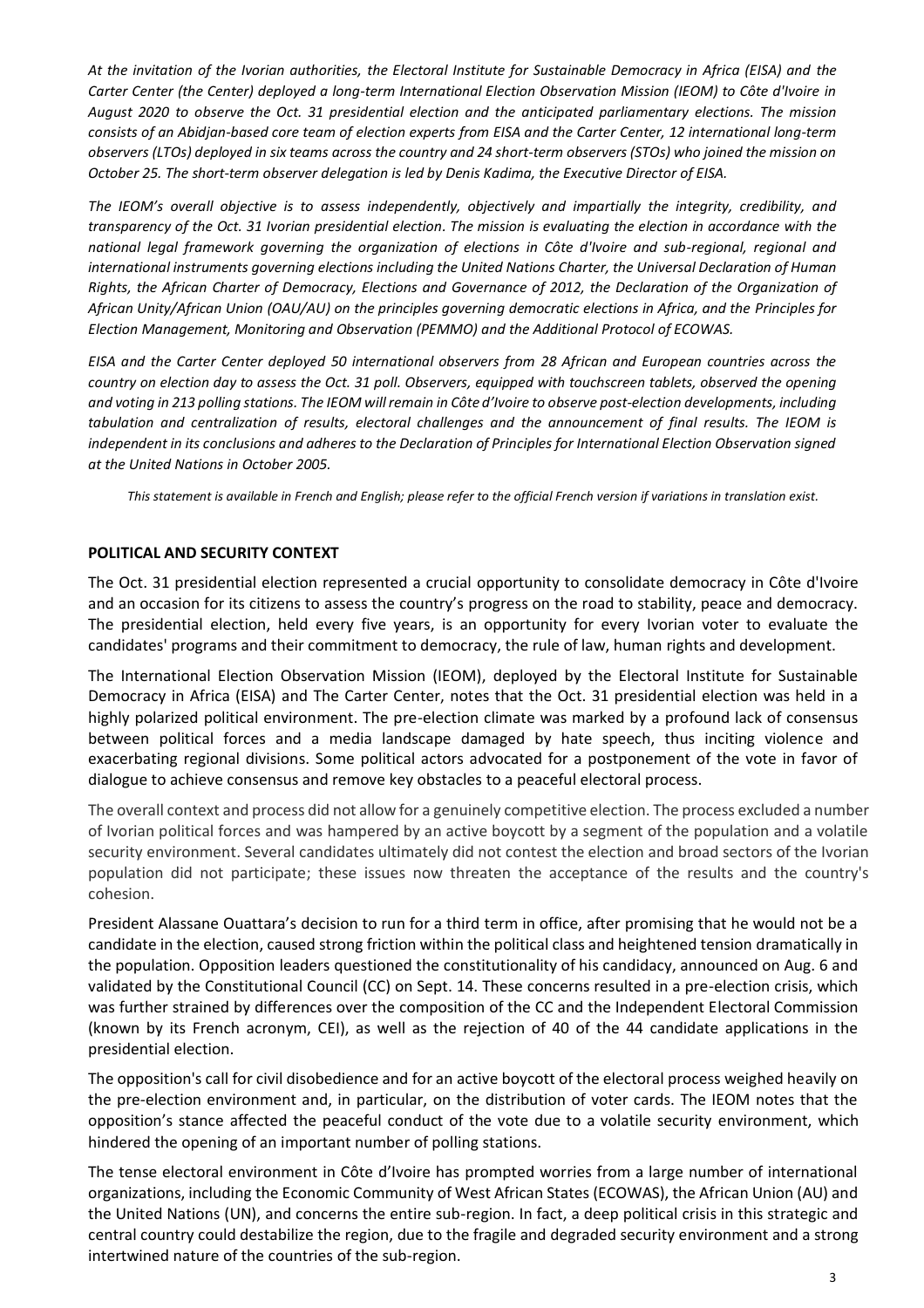#### **CANDIDATE REGISTRATION**

#### *The candidacy registration process did not protect one's right to an effective legal recourse*

The submission period for candidates for the presidential election took place from July 16 – Aug 31, 2020. Fortyfour candidates registered. Within 72 hours, the CEI forwarded these nominations to the CC, which immediately published a list comprising the same 44 contenders, paving the way for the period of electoral challenges. The CC rejected 40 of these nominations, for failing to meet eligibility criteria<sup>1</sup> or the constitutional requirements for the office<sup>2</sup>, and allowed only four contenders to run for the presidency. Thus, the CC rejected the candidacies of Guillaume Soro and Laurent Gbagbo, as they had been removed from the voter registry following the final decisions of the Korhogo and Abidjan Tribunals, respectively.

Concerning the case of Guillaume Soro, the African Court of Human and People's Rights (ACPHR) ordered the State of Côte d'Ivoire, on Sept.15, 2020, to take all necessary steps to remove major obstacles preventing him from enjoying his rights to vote and stand as a candidate. In a second decision, concerning Laurent Gbagbo, issued on Sep.25, 2020, the ACPHR ordered that the reference to a criminal sentence in the criminal record must be suspended and that all necessary actions should be taken immediately to remove all obstacles preventing him from registering on the voter registry. Although the decisions of the ACHPR are legally binding, the State of Côte d'Ivoire has not enforced them (see legal framework).

Although Article 127 of the Constitution requires it, the CEI did not publish an interim list of candidates, nor did it verify their eligibility criteria.<sup>3</sup> Thus, the CC, under Article 56 of the Electoral Code, was obligated to publish the candidate list without verifying their eligibility at this stage. The timeline set out in the Election Code (45 days in advance of the election) contradicts that of the Constitution, which requires the CC to publish the final list of candidates only 15 days in advance.

While the candidacy of the four applicants who were accepted by the CC could be challenged, unsuccessful applicants (apart from those who had an opportunity to finalize their sponsorship lists) had no legal recourse, as CC decisions cannot be appealed. The process failed to guarantee the right to effective legal recourse, as set out by international standards for democratic elections, for unsuccessful candidates.<sup>4</sup>

The CC approved four candidate applications, including those of current president Alassane Ouattara of the Rally of Houphouëtistes for Democracy and Peace (RHDP), Henri Konan Bédié of the Democratic Party of Côte d'Ivoire-African Democratic Rally (PDCI-RDA),) Pascal Affi N'Guessan of the Ivorian Popular Front (FPI), and Kouadio Konan Bertin (KKB), an independent candidate and dissident of the PDCI. Of the 40 files rejected, 31 were rejected on the basis of ineligibility; or missing, incomplete or non-compliant documents.<sup>5</sup> Nine were disqualified for lack of the appropriate number of supporting voter signatures.

Five potential candidates appealed the council's decision. All were aimed at the candidacy of President Alassane Ouattara and were rejected for lack of standing. The council has yet to publish its legal reasoning on these cases. According to the CC's interpretation, only applicants who were confirmed as candidates have legal standing to contest the results, and thus be a party to the case. The CC's interpretation is restrictive and objectionable. Article 56 of the Electoral Code allows all candidates, rather than the final rooster of eligible candidates, the right to appeal. The paradox of this interpretation has led the CC to judge both the ineligibility of the candidates and their standing in a potential appeal, and their eligibility in parallel.

#### *Sponsorship of candidates: an opaque procedure*

The CC rejected the applications of nine candidates for a failure to meet voter sponsorship requirements. Only six of the nine had an opportunity to rectify their application file by supplying additional lists of sponsors, while two were not even notified. One female candidate was automatically rejected. The requirement for voter sponsorship was introduced in 2020 in the Electoral Code, and the majority of candidates struggled with this new process in this electoral process. While the CEI conducted the first stage of the process to collect the

<sup>&</sup>lt;sup>1</sup> The submission of a candidacy for the election of President of the Republic requires, among other administrative documents: a copy of one's birth certificate, proof of citizenship, an extract from the criminal record, a certificate of fiscal regularity, a copy of the bond receipt for filing fees, a letter of investiture from a political party or group, if necessary, and a petition from a number of registered voters across regions who have agreed to sponsor the candidacy.

<sup>&</sup>lt;sup>2</sup> Article 50 of the Electoral code defines certain restrictions for candidature running for President of the Republic.

<sup>&</sup>lt;sup>3</sup> Art. 127 « [...] The Constitutional Council decides and publishes the final list of candidates for the presidential election a fortnight before the first round of voting, after the Independent Electoral Commission conducted verification of the files of the various candidates and published the provisional list of candidates ».

<sup>4</sup> Article 2.3 of the International Covenant on Civil and Political Rights (IPDCP).

<sup>&</sup>lt;sup>5</sup> In particular the tax certificate and/or payment of the bond of 50 million CFA francs (approximately USD 90,000).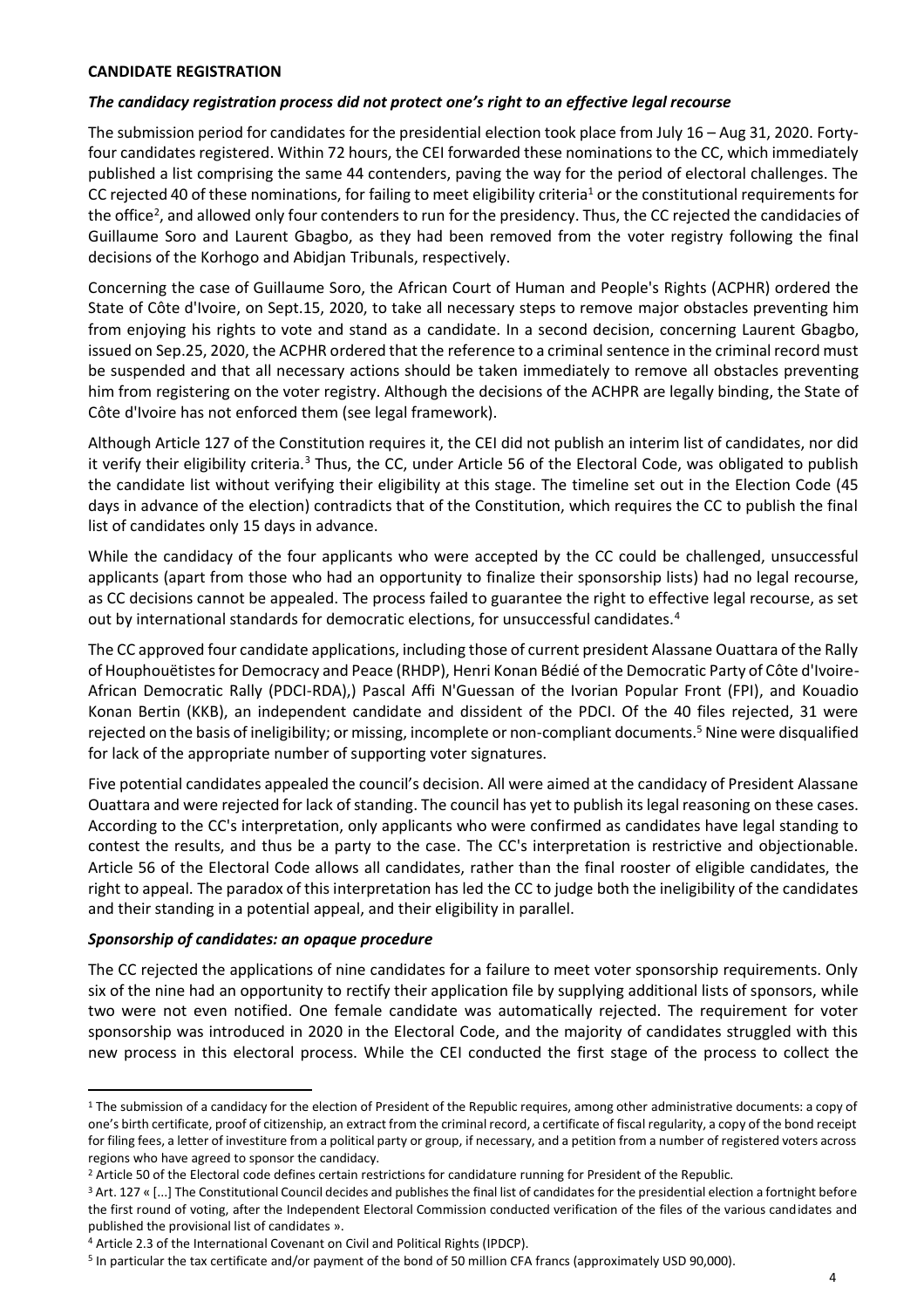sponsorship files transparently, the CC's validation of the lists of voter signatures proved opaque and, in two cases, inaccessible to candidates.<sup>6</sup> The major stakeholders in the process (potential candidates or political parties that invested them, the national and international observers) were not allowed to attend the counting, the consolidation and the validation of the voter signatures by the CC, which was done by an ad hoc technical support committee. As a consequence, the transparency of the process could not be evaluated.

Contrary to its own internal regulations, as defined in the organic law determining the CC's organization and operations, the CC did not justify its verdict. If candidates lacked the minimum number of sponsors in at least 17 regions and autonomous districts, the CC provided them with a 48-hour window to submit the missing voter signatures. The council did not provide detailed information as to which regions or districts lacked the required number of signatures. It was only while updating their file at the end of the 48-hour period, that the Council informed candidates of the categories, the overall number of sponsors and/or the regions that failed to meet the requirements.

The CC failed to ask candidates Marcel Amon-Tanoh and Serge Djibré to complete their voter sponsorship file or to schedule a follow-up session with them. They were unable to update their file or challenge the CC's decision. The CC's shortcoming in this regard has yet to be explained. Serge Djibré sent a letter to the CC on Sept. 15 asking it to remedy the error and validate his candidacy. The CC rejected his request on the basis that its decision is irrevocable. One candidate's file was rejected because she only provided sponsorship in the district of Abidjan. The remaining six candidates were rejected, and given an opportunity to present additional voter signatures to the CC. According to the Counsel, independent candidates Mamadou Koulibaly and Olivier Dje-Bi-Dje, for example, collected the required signatures in only 15 of the required 17 regions, while the candidate Albert Mabri Toikeusse (UDPCI) did not submit the required number of signatures in six regions until advised by the CC of the status of his submission. Without reviewing the Council's justification, it is difficult to analyze these decisions, as rejected candidates claimed to have submitted the required number of sponsorships.

### *The controversy surrounding President Alassane Ouattara's eligibility to the supreme office*

The issue of President Ouattara's eligibility dominated the two months preceding the elections. The arguments for and against his right to stand for re-election revolve around the CC's interpretation of the 2000 and 2016 Constitution. President Ouattara was elected for his first five-year term in 2010. He was then re-elected in 2015 on the basis of Article 35, paragraph 1 of the 2000 Constitution, which stipulated: "*The President of the Republic is elected for five years by direct universal suffrage. He is only eligible for re-election once...* ». Under Article 35, which became Article 55 in the Constitution of Nov. 8, 2016, the President of the Republic is entitled to two fiveyear terms. After his re-election in 2015, President Ouattara proposed an amendment to the Constitution, which was later approved through a referendum, itself the subject of controversy. Its adoption, on Nov. 8, 2016, enshrines, according to the CC's decision, the beginning of the Third Republic.<sup>7</sup> This interpretation triggered a legal debate, as the entry into force of a new Constitution does not necessarily lead to the establishment of a new Republic.

In justifying the start of a new "*social pact,"* the CC referred to Article 184 of the Constitution, which establishes the constitution's entry into force from the day of the enactment by the President of the Republic. According to the CC, the new Constitution created a clean slate and a new beginning. Since the Constitution does not expressly state that the mandates exercised under the 2000 Constitution must be taken into account, the Council concluded that the Constitutional revision reset the number of terms served by the incumbent president, thus renewing his eligibility to run for the country's supreme office.

This justification fails to consider the legal continuity of the Constitution. <sup>8</sup> Article 184 of the Constitution cannot be separated from Article 183, which defines legislative continuity.<sup>9</sup> This point was one of the main arguments put forward to challenge the President's eligibility. The same court did not mention its own jurisprudence from

<sup>6</sup> The cases of Marcel Benoit Amon Tanoh and Serge Franck Aimé Djibré, who have not been notified by the CC of the need to replace some sponsors even if the sponsors' filing slips with the CIE clearly show that they had filed sponsorship lists in 17 or more regions and with a percentage of 1% or more.

<sup>7</sup>According to the Council, "*it follows, both from the explanatory statement and from the legal framework of the 2016 Constitution that*  the impulsive and decisive motivation of the initiators of this new fundamental law was to establish a new Republic."

<sup>8</sup> Art.127 "*the Constitutional Council ends and publishes the definitive list of candidates for the presidential election 15 days before the first round of elections, after the independent electoral commission has carried out the verification of the files of the various candidates and published the provisional list of candidates"*

<sup>9</sup> Article 183: «*The current legislation In Côte d'Ivoire remains applicable, except intervention of new texts in that it is not contrary to the present Constitution* ». Art.184 *"The present Constitution enters into force on the day of its promulgation by the President of the Republic".*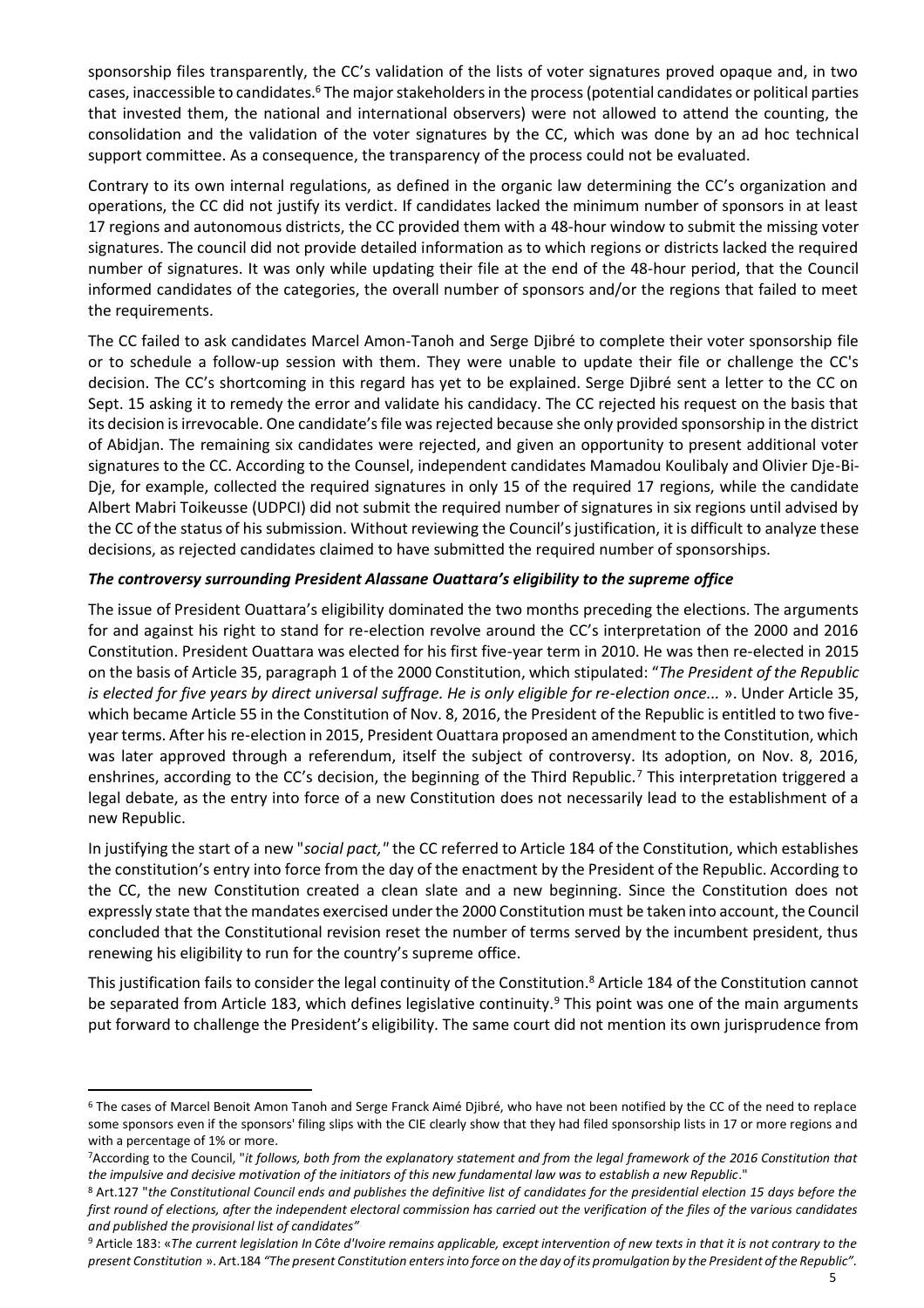2018, which applied the principle of legislative continuity set out in Article 183,<sup>10</sup> thus reviving a provision of the 2000 Constitution.<sup>11</sup>

Both the 2000 and 2016 Constitution limit presidential mandates to two terms. Given the identical nature of the language, it is very difficult to assert that these two texts are contradictory. The Constitutional Council's justifications provided no clear or substantiated legal grounds.<sup>12</sup> This venture echoes a worrying trend, observed across the African continent, to change or amend the Constitutions allowing incumbent Presidents to run for a third term.

### **ELECTION CAMPAIGN AND FINANCING OF POLITICAL PARTIES**

#### *Pre-electoral campaign banned, but favored by an incomplete legal framework*

The Electoral Code foresees a 15-day presidential election campaign, which took place from Oct. 15-29, 2020. Although the Article 32 of the Electoral Code states that "*all electoral meetings and electoral propaganda shall be prohibited, outside the regulatory duration of the election campaign."* 

The IEOM directly observed "pre-election" campaign activities, organized mainly on the margins of the candidates' nominations<sup>13</sup>, for candidates of all political tendencies, but also through state visits by the President of the Republic, official ceremonies and ribbon cuttings to inaugurate infrastructure projects. <sup>14</sup> The opposition also held a large rally in Abidjan on Oct. 10, before the start of the legal campaign period.

Although the Electoral Code stipulates that the use of state resources is prohibited during campaigning, EISA-Carter Center observers noted pre-campaign activities including the distribution of materials by the RHDP in the presence of ministers and party officials.<sup>15</sup> These campaigning events monopolized the state media and, to a lesser extent, the private media. These activities are contrary to the principles of fairness and equality. The legal framework, which is silent on these issues, should be strengthened with a clear regulatory framework banning the use of state resources and introducing fines commensurate with the gravity of any violations.

#### *A tepid campaign marked by violence and civil disobedience*

The election campaign was characterized by a general lack of enthusiasm, reinforced by the opposition's call, from Sept. 20, for "civil disobedience," followed by an active boycott. Thus, only the incumbent President, Alassane Ouattara, and the independent candidate Kouadio Konan Bertin (KKB), campaigned actively.

Alassane Ouattara's campaign benefited from significant human and material resources across the national territory, while KKB's campaign was very scarce and primarily focused in target areas. The other two candidates, Henri Konan Bédié of PDCI and Pascal Affi N'Guessan of FPI, did not campaign. They communicated widely with the public, however, calling on supporters to prevent the electoral process from moving forward by all legal means.

<sup>&</sup>lt;sup>10</sup> The Decision No. CI 2018-008 / DCC / 23-08 / CC / SG of 23 August 2018 of the CC relating to the request of the President of the National Assembly. In this decision, the Council, was requested by the President of the National Assembly to rule on the conformity of its regulation with the Constitution before its implementation. In doing so, the Council relied on article 183 of the Constitution of 2016 to rule on the applicant's standing in the light of article 95 of the Constitution of August 1, 2000, clearly "reviving" a previous constitutional provision.

<sup>11</sup> According to the CC, the new Constitution has "*erga omnes"* effects that "allow everyone, in terms of design, to draw the consequences of a new beginning".

<sup>12</sup> In an unusual step, the CC relied, in particular, on a text of Professor Martin Bleou who proposed to introduce a specific provision: "*to remove any ambiguity, to provide in the final provisions that the principle according to which the President of the Republic is only eligible for re-election once and applies to situations arising under the Constitution of August 1, 2000*". On the basis of these conclusions, which moreover have no legal value, the CC affirmed that neither the Ivorian constituent, nor the transitional provisions, nor the new article 55 of the Constitution, have raised the ambiguity raised by Professor Bleou and therefore, that for this reason "*one cannot maintain that a new candidacy of the President in office is not possible".* The IEOM recalls that Professor Bleou's words as taken up by the CC are only a partial extrapolation of his reasoning which was first of all based on the permanence and continuity of the principle by virtue of which the President of the Republic does not is eligible for re-election only once. The CC also relied on statements by Pascal Affi N'Guessan, declaring that "*nothing in the new Constitution [...] prevents President Alassane Ouattara from being a candidate for his own succession".* <sup>13</sup> President Alassane Ouattara was sworn in as the RHDP candidate at a major campaign rally in Abidjan on Aug. 22, ahead of the Constitutional Council (CC) decision on Sept. 14 on the final list of presidential candidates. Henri Konan Bédié was nominated on Sept. 12 in Yamoussoukro for the PDCI-GDR. Konan Kouadio Bertin (KKB) was publicly nominated on Oct. 4. Pascal Affi N'Guessan decided to suspend sine die his nomination ceremony, which was scheduled for Sept. 26.

<sup>&</sup>lt;sup>14</sup> Two visits to the region of the Moronou, from Sept. 9-12, and in Marahoué region from Sept. 23-26.

<sup>&</sup>lt;sup>15</sup> La IEOM has observed, among other things, a ceremony organized by the HRDP, October 4, at the town hall of Man, in the presence of two ministers and the mayor, bringing together more than 1,000 people, including the delivery of 10 vehicles, motorcycles, 18 buses and six trucks. On Oct 4, the IEOM attended the ceremony for the delivery, on behalf of the RHDP and in the presence of a minister and party officials, 11 vehicles and 88 motorcycles in preparation for the election.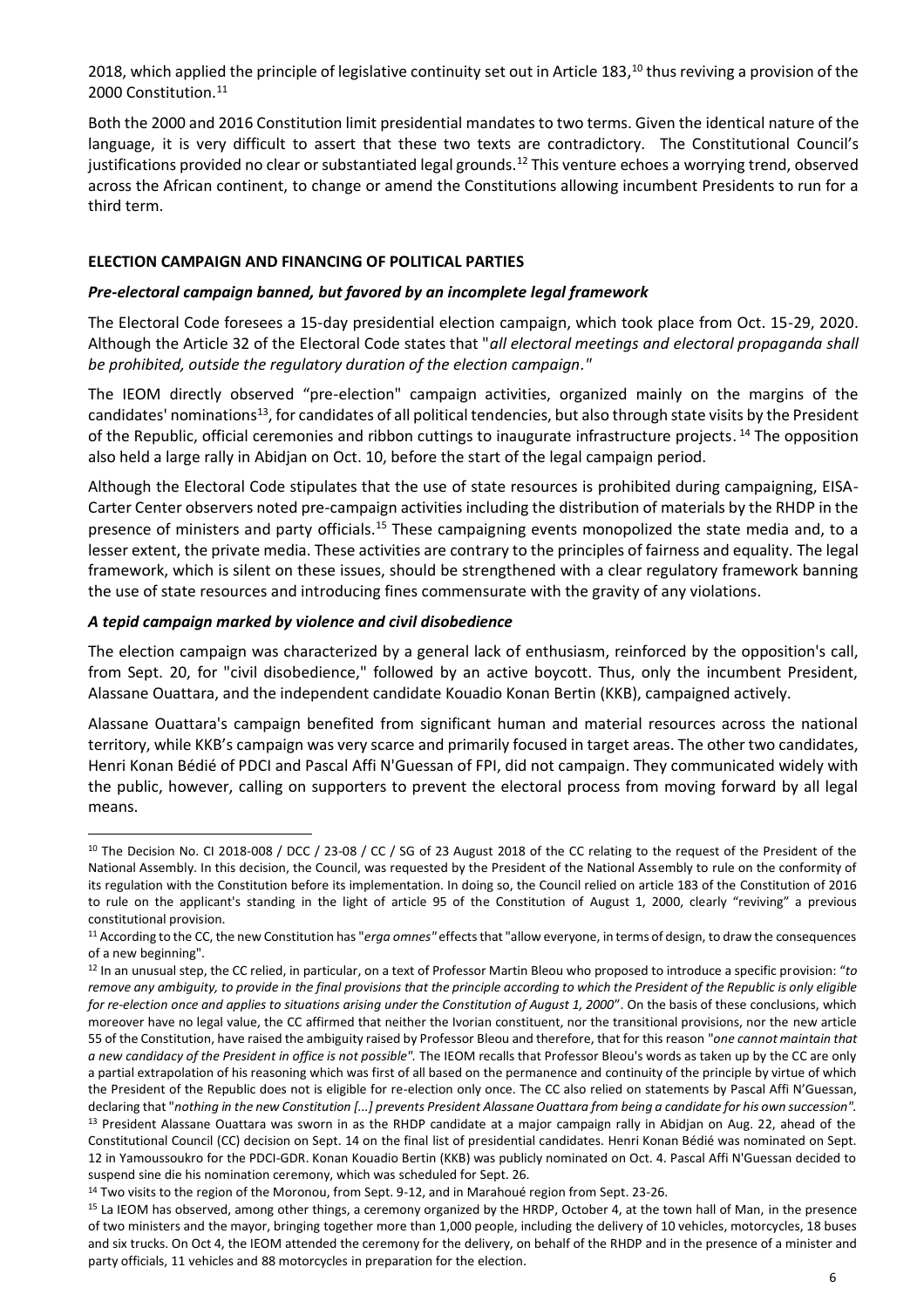However, the mission deplores that their calls for civil disobedience have led to acts of violence and destruction. The IEOM also regrets that the electoral management body has been targeted by violence and destruction, aimed at preventing the CEI from distributing voter cards<sup>16</sup> and condemns the incidents and the violence that characterized the electoral process, causing at least 30 deaths (namely in Dabou, Bongouanou, Bonoua, Daoukro, Divo, Gagnoa) and many injured.

### *Party and campaign funding: lack of transparency and weak enforcement of provisions*

Laws governing political party financing and electoral campaigns are weak and not well enforced due to gaps in the legal framework and implementing institutions. The Law No. 2004-494 of September 10, 2004 addresses political party financing, which to date, has been largely unregulated. Nevertheless, its application remains limited, due to deficiencies in the traceability of funds, the absence of spending limits, weak measures to sanction violations of the regulations and an after-the-fact reimbursement a *posteriori* of campaign expenses. These shortcomings lead to a disparate treatment of public and private campaign funding.

The annual subsidy allocated to political parties and groups during their five-year term is based on the number of votes a party garners in the polls, the number of seats awarded and the number of members of each parliamentary group. However, the IEOM notes that, for the year 2020, the parties received funding only on the basis of the number of votes obtained, without further clarification, due to the failure to establish a commission intended to define these financing arrangements and that of the election campaign. In addition, a law outlining its application was never passed. Although the law provides for political parties and groups to submit an annual report to the Court of Auditors, this provision is not applied, making the use of these funds opaque. The same applies to the private financing of political parties.

Presidential candidates receive additional campaign subsidies, which were supposed to have been enshrined in the Finance Act 2020; this was not the case. In addition, campaign expenses, eligible for reimbursement, are not capped and the law restricts neither the origin nor the nature of such funding.

The weakness of these provisions and their non-enforcement leads the IEOM to question the ability of the State to ensure equal opportunities to be provided to all candidates and the origin of the funds used, despite clear international obligations in this area.<sup>17</sup>

### **PRESIDENTIAL ELECTION LEGAL FRAMEWORK**

The legal framework for the presidential election is governed by the 2016 Constitution, as amended on March 19, 2020, and the 2020 Electoral Code.<sup>18</sup> It is supplemented by other texts, such as the Political Parties Act of 1993 and the 2004 Law on the Financing of Political Parties and Groups and the Election Campaign. The legal framework is also completed by various presidential decrees and regulations issued by the Independent Electoral Commission (CEI).

Despite the numerous legal texts regulating the elections, the legal framework still suffers from various shortcomings. Additionally, provisions within the Constitution and the Electoral Code have not been harmonized. In particular, the regulations fail to specify the modalities to establish the final list of candidates and the related dispute resolution measures. Several aspects concerning the electoral process and the campaign are insufficiently regulated or are completely absent, such as the regulation of pre-campaign activities, the prohibition of the use of state resources, the control of public and private financing, the control of the election campaign, the procedures relating to the order of candidates on the ballot paper or the procedures for candidate withdrawal from the final list.

### *Adoption of the Electoral Code 2020 by ordinance*

Since the advent of the Second Republic, marked by the entry into force of the 2000 Constitution, the adoption and revision of the Electoral Code was within the purview of the law by the parliament. However, the Code was amended in 2018 and 2020 by executive order. Although the 2016 Constitution grants the president the power to issue executive orders, the Ivorian legal framework requires the parliament to first adopt enabling laws. The preamble to the executive order amending the Electoral Code covers the State of Emergency and the 2020 State

<sup>&</sup>lt;sup>16</sup> Attacks against the election administration branches in Iboguhé, Bouaflé, Didiévi, Yamoussoukro, Tiebissou, Daoukro, Sikensi and Yakasse Attobrou.

<sup>&</sup>lt;sup>17</sup> Art. 25C of the International Covenant on Civil and Political Rights (PIDCP). Art. 7 of Convention des Nations-United Nations Against Corruption.

<sup>&</sup>lt;sup>18</sup> The 2020 Electoral Code, Ordinance No. 2020-356 of April 8, 2020, introduced other modifications.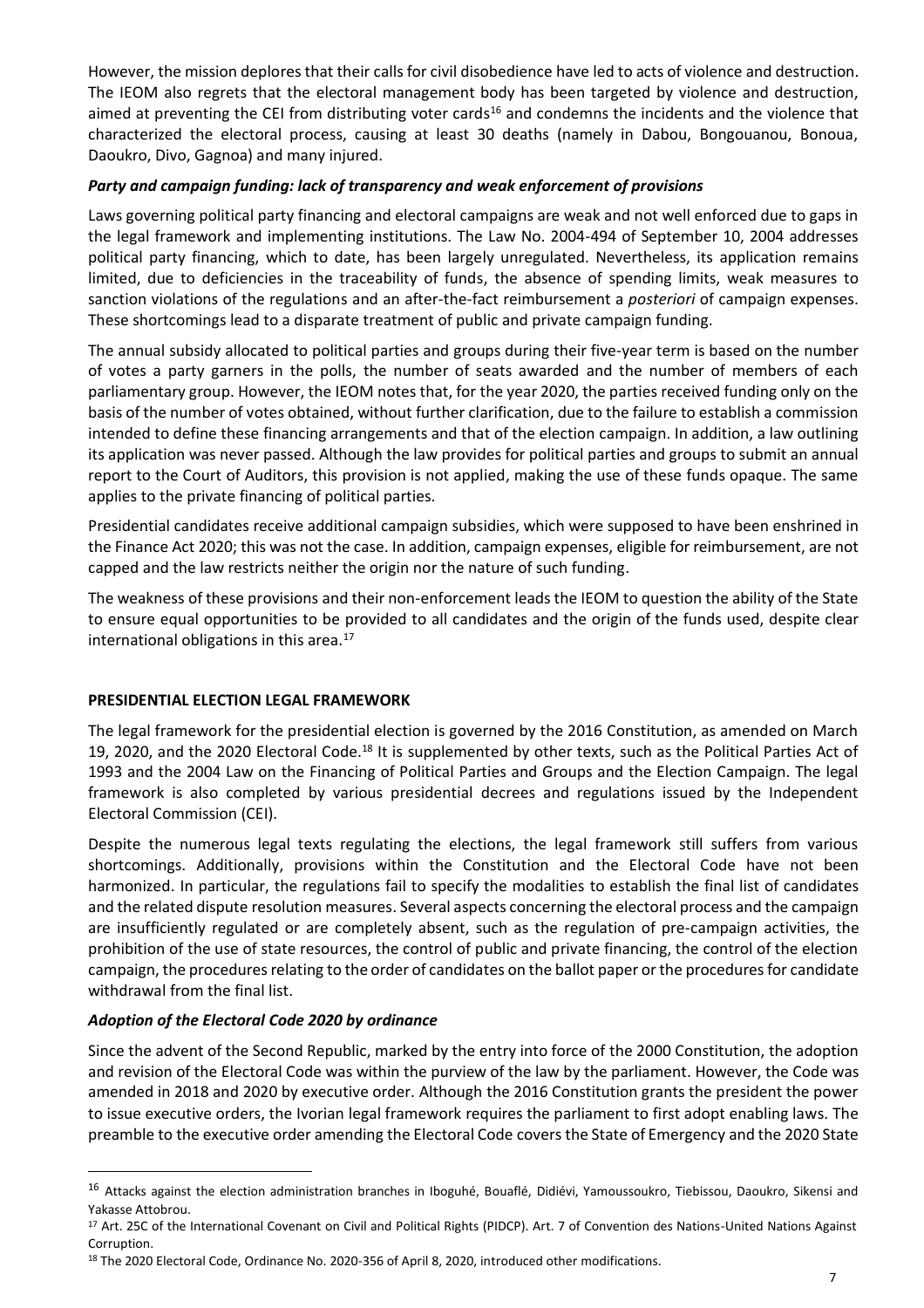Budget, respectively. For the first, there is no provision to authorize regulation by ordinance; The State Budgeting Act, on the other hand, authorizes the President use an executive order, only in economic and financial matters. The COVID-19 pandemic and the state of emergency to contain it, served as a basis to change the electoral law by executive ordinance.<sup>19</sup> According to the Protocol on Democracy and Good Governance of the Economic Community of the West African States (ECOWAS), any change to an electoral law, in the six months preceding an election, should obtain the prior consent of a large majority of political actors). This consensus did not occur.

### *Standards and international obligations and respect for international justice*

The Ivorian legal framework for the organization of elections meets universal and regional commitments. In addition, Côte d'Ivoire has ratified almost all applicable treaties and legal texts.

Nevertheless, the Republic of Côte d'Ivoire should be particularly sensitive to respect the decisions of international judicial bodies and, in particular, the recent rulings of the African Court of Human and Peoples' Rights (ACHPR) relating to the composition of the electoral management body and the right to vote and be elected. Although Côte d'Ivoire signaled its intent to withdraw from the ACHPR on April 29, 2020, the court is competent to receive requests from individuals or non-governmental organizations (NGOs) through April 30, 2020 when the instrument of withdrawal takes effect. The ACHPR confirmed its jurisdiction in the *Suy Bi Gohore Émile case against the Republic of Côte d'Ivoire* in 2020.<sup>20</sup> Indeed, this withdrawal will only become effective on Apr. 30, 2020. Therefore, the Court's rulings are still binding on Côte d'Ivoire, which has an obligation to implement them.

### *Regardless of constitutional safeguards, civil liberties were hampered by restrictions*

Article 20 of the Constitution guarantees freedom assembly and demonstration. However, the government banned marches, sit-ins and demonstrations across the entire territory, from Aug. 19 – Oct. 14, 2020, on the basis of three inter-ministerial decrees. These decrees were based on the state of emergency that came into force on March 23, 2020 and which has not been renewed since May 13, 2020. The obligation to inform the state of one's intention to organize demonstrations cannot be subject to the discretion of the state authority. Therefore, such restrictions did not allow the opposition to fully enjoy the above-mentioned fundamental freedoms.

In the same spirit, these bans were subsequently extended until Nov. 1, 2020, with the exception of the events organized as part of the election campaign. The IEOM notes that the reference to the state of emergency is no longer mentioned in the published decrees, therefore putting its legality into question. Finally, these provisions do not designate the authorities competent to authorize demonstrations and on which grounds requests can be denied.

# **ELECTORAL ADMINISTRATION**

### *An electoral administration in the midst of a credibility crisis*

The Independent Electoral Commission (CEI) is a permanent administrative authority that enjoys legal individual status and financial independence. Its composition, organization, functions, characteristics, and operation are derived from the Constitution, the electoral code, and the law. It enjoys wide-reaching regulatory powers, allowing it to determine the scope of the application of the law, establish clear operational instructions, and to report on each stage of the electoral process, including registration records, the distribution of voter cards, or the latest operations implemented before elections.

The CEI's composition should guarantee representation of the various political actors to ensure its political and administrative balance.<sup>21</sup> However, the law on the composition, organization, functions and operation of the CEI<sup>22</sup> is constantly changing, with the last revision taking place as recently as April 2020.

 $21$  The Commissioners are proposed by the Head of State (1), the Minister of Territory Administration and Decentralization (1), the Supreme Council of the Judiciary (1), the majority (3), the opposition (4) and civil society (6). <sup>22</sup> Law n°2004-462 from 14 December 2004 modified.

8

<sup>19</sup> Statement of the Ministerial Council of April 8, 2020: [https://www.presidence.ci/wp-content/uploads/2020/04/CCM-du-08-04-](https://www.presidence.ci/wp-content/uploads/2020/04/CCM-du-08-04-2020.pdf) [2020.pdf.](https://www.presidence.ci/wp-content/uploads/2020/04/CCM-du-08-04-2020.pdf)

<sup>20</sup> <https://fr.african-court.org/images/Cases/Judgment/Appl.%20044%20-2019%20-%20Suy%20Be%20Gohore%20-%20French.pdf>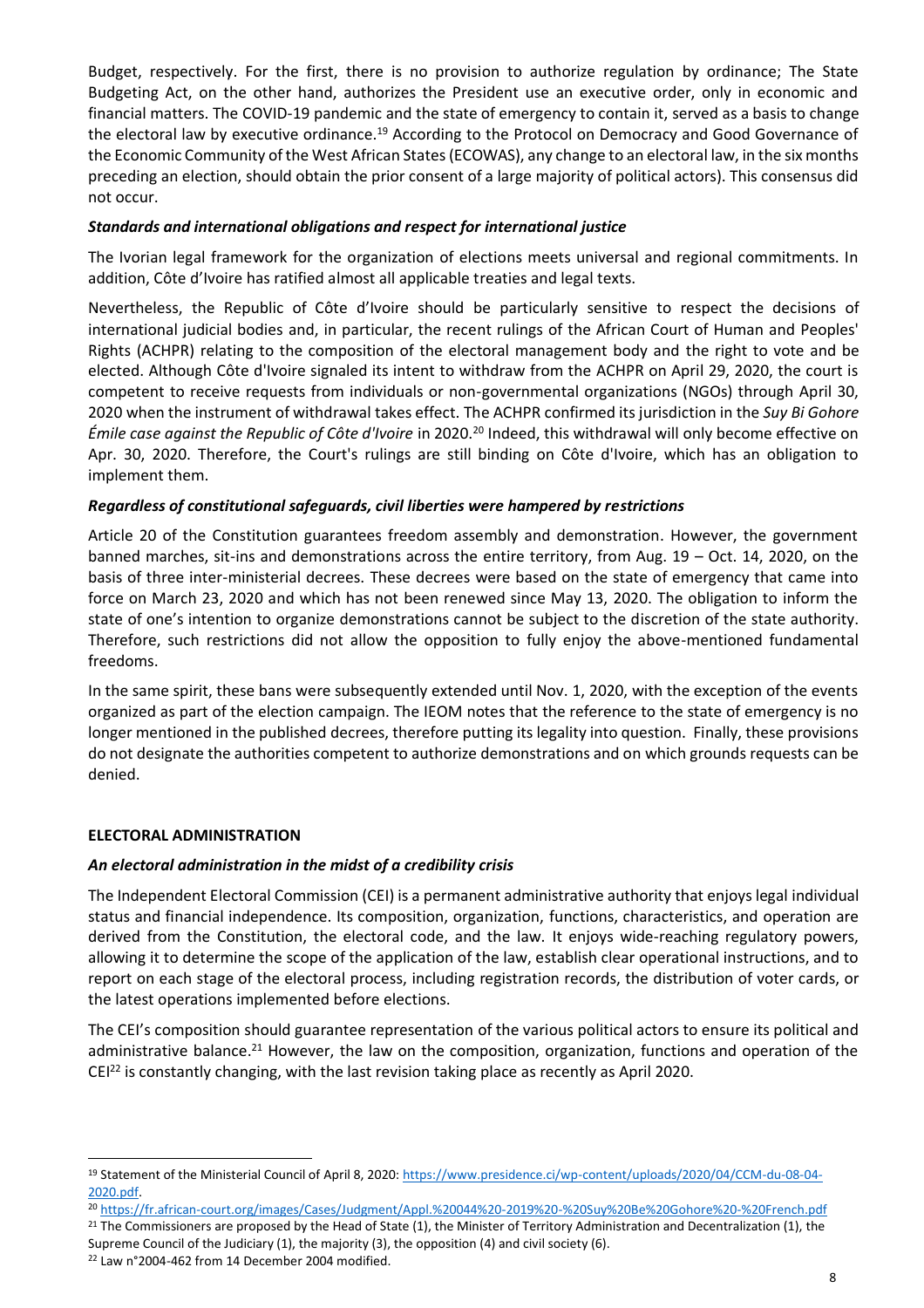The political balance enshrined in its legal framework is a gray area. For example, some opposition members who joined the presidential majority,<sup>23</sup> are still considered part of the opposition. In addition, the opposition proposed four personalities to the Ministry de Territorial Administration and Decentralization, which establishes the final list of candidates the Council of Ministers to validate. <sup>24</sup> Their recommendation resulted in the opposition refusing to take the oath of office for a member put forth by the PDCI. Finally, more recently, the call to boycott the opposition's initiatives led to the withdrawal of AFD and MP representatives from the plenary of the CEI.

The lack of trust in the institution is worsened by constant accusations of political biases, especially regarding the CEI's president and the decisive role given to the vice president, who is appointed by the Head of State. The ACHPR, leveraging this situation, ordered the CEI to expand the opposition's representation and to hold new elections at the level of the local CEI branches. Although partially implemented, this decision did not address the issue of political obstructionism within the CEI.

There are 576 decentralized electoral commissions, temporary bodies, distributed throughout all administrative and territorial districts, in the regions (31), departments (82), sub-prefectures (387), municipalities (58) and in the 18 diplomatic representations. Each consists of eight members, including one recommended by the decentralized territorial administration, four by the opposition parties and three by the majority. Hence, the local branches suffer from similar partisan representation challenges and the lack of participation of the different political parties, just as the CEI. The latter operate, to date, with five members. The remaining three from the opposition parties (PDCI, AFD and MP) having not participated in pre-election and electoral activities. The IEOM observers met the presidents of 273 local CEI branches in 17 of the country's 33 regions and autonomous districts. Among these, it is worth noting the over-representation of presidents proposed by RHDP, accounting for 97% of officials. Only 1% of the presidents were proposed by the LMP and 2% from the RDGP-Paix. The mission notes that the PDCI and UPDCI are not represented within local CEI branches as president.

### *Recruitment and training of election officials*

The CEI has access to a pool of state employees, mostly comprised of elementary and secondary teachers. Depending on their duty stations, they are responsible for conducting cascading training for regional and departmental trainers, and trickling down to polling stations supervisors.

A total of 66,405 polling station members participated in of cascading trainings from October 19-30, 2020, in the regions and then at the level of the local electoral commissions (CEL). The mission noted difficulties in training polling stations members, in particular on closing, counting and centralizing results. However, these deficiencies were generally addressed because of the high level of competencies of polling stations supervisors and officials. Although the voting processes took place amid a highly problematic context, observers reported that officials generally adhered to voting procedures in the majority of the open polling stations visited.

#### *Polling centers and stations*

The election map foresees 10,815 polling centers, of which 10,759 polling centers nationwide and 56 abroad, and a total of 22,381 polling stations, i.e. 22, 135 polling stations across the national territory and 246 abroad. This territorial coverage allows all registered voters to be assigned to an accessible polling station. Although the electoral code requires fewer than 600 voters per polling station, in practice the CEI has tried to limit each polling station to 450 voters, making it easier to carry out polling activities.

#### *Awareness, civic education and communication*

A communications campaign was carried out with visible posters on major traffic zones and spots on national and local radio stations, raising awareness among voters about their participation in the election and the need to maintain a calm electoral environment. The CEI organized a nationwide civic education campaign through a network of civil society organizations (CSOs) that first conducted voter outreach during voter registration, and later for 15 days in October 2020, with the same objectives of encouraging participation and peaceful elections. The establishment by the CEI, with the support of UNDP, of a media center with the aim of maintaining a media pool relaying electoral information, never materialized.

<sup>&</sup>lt;sup>23</sup> Although the RPC-Paix joined RHDP in March 2018, it is still counted as a representative of the opposition in the CEI.

<sup>24</sup> Law n°2004-462 from 14 December 2004 modified.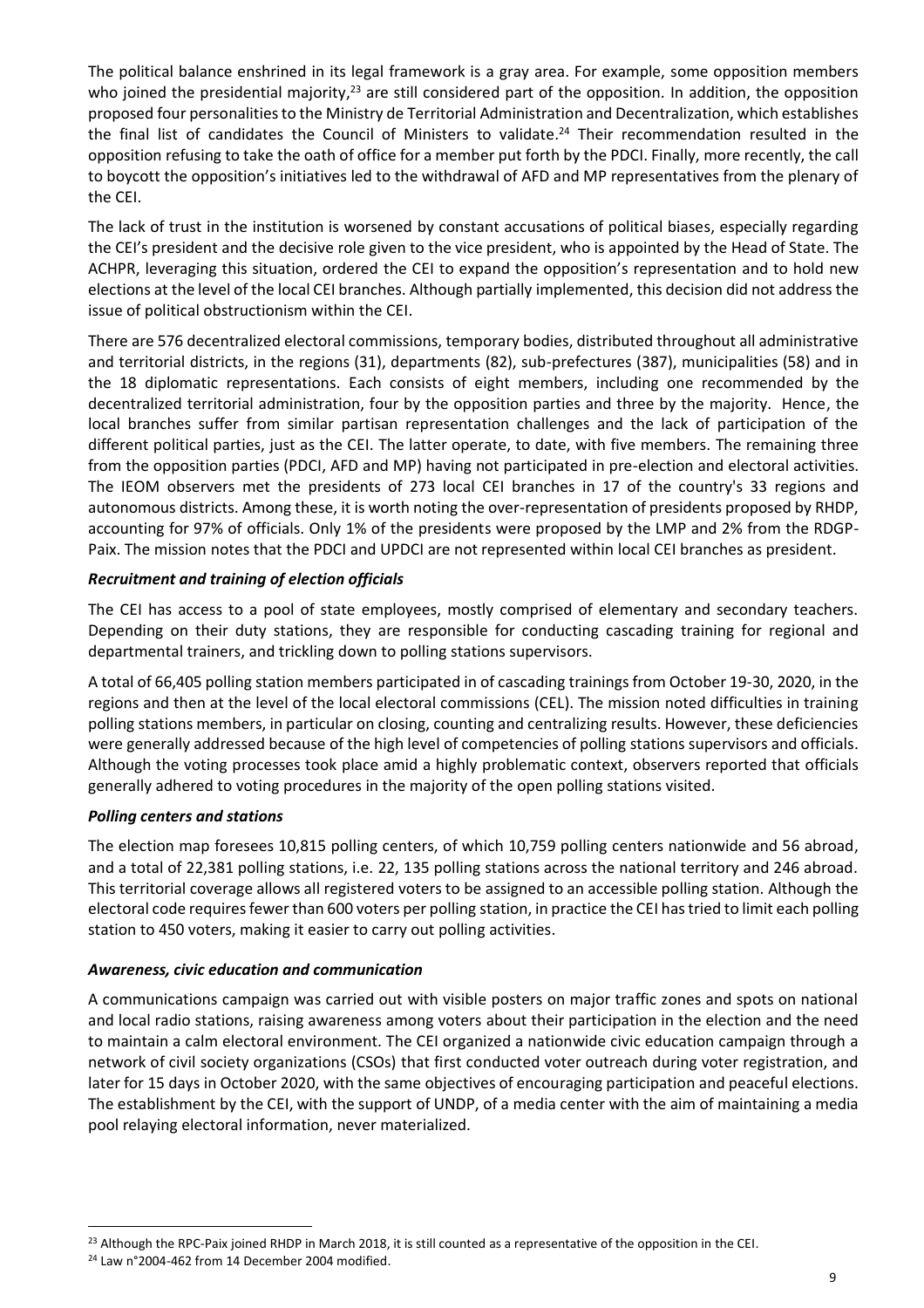#### **VOTER REGISTRATION**

The CEI's mission is, in particular, to maintain an up-to-date national voter registry via the implementation of annual audits. Based on the recommendations of the Ouagadougou Political Agreement (OPA) signed on March 7, 2007, the voter registry was completed in 2010, following a complex process of foreign audits, reconstruction of civil registers, biometric voter registration, and cross-checking with a dozen national registries. This exercise resulted in the initial confirmation of 5,277,392 voters, or approximately 65% of the target population in 2010.

Although the law provides for an annual audit, the CEI has faced budgetary constraints, as the government does not allow to conduct it during non-election years. Audits to the voter registry took place in 2015, 2016, 2018 and finally 2020.

Between 2010 and 2018, irrespective of the aforementioned budget constraints, the CEI managed to maintain a voter registration rate of around 60-65% of the target population. These audits have helped to achieve a relatively consistent registration rate from one election process to another one, thereby making it possible to regularly keep up with the annual target population growth rate estimated at 2.6%.

The 2020 audit operations began on June 10 and continued until July 5, 2020, after two extensions. As a result, 1,711,855 people applied for registration throughout the territory and 18 diplomatic representations abroad. The CEI subsequently worked clearly to ensure (i) the uniqueness of voters, followed by the removal of 52,534 duplicates from the 2018 lists (ii) the eligibility of voters, resulting in 763 voters stripped of their civil and political rights. In addition, 7,779 applicants were denied voter cards because they did not meet the requirements. With regard to the deletion of deceased voters, the CEI relied on in data provided by the Ministry of Territorial Administration and Decentralization, resulting in the deletion of 8,073 of 34,380 voters.

The IEOM notes that the removal of deceased voters by the CEI remains very low, accounting for less than 5% of voters who have potentially died since 2018. Some 95% would therefore still be present in the electoral roll. The quality of the electoral registry cannot be assessed without comparing the disaggregated data against that of the target electoral population. To date, CEI is unwilling to report on the detailed data in the electoral roll and the National Statistics Office (INS) has not published detailed data about target population aged 18 and above, per age and sex and per region. This does not help to compare the electoral roll with the target population figures. The IEOM noted mixed experiences in the transparency of data when working with local institutions in this area. In addition, it was not possible to analyze the quality of the biometric and alphanumeric data collected. The completeness of voter information, the guarantee that each voter is registered only once, or the work of deleting deceased voters could be evaluated. Despite requests from the political class, the CEI still refuses to have an external audit of the file conducted and did not disclose detailed data of the electoral rolls.

Complaints regarding the voter lists allowed a large number of applicants to assert their rights. Thus, 13,307 requests were processed first or last resort, with an acceptance rate of 70.69%. These requests concerned requests for corrections of the personal voter data (6,709), statements of omission (5,969), and finally, requests for removing voters based on the nationality of an unduly registered voter, but also in the context of reporting the death of a voter (629).

Ultimately, the 2020 updated voter registration record contains 7,495,082 registered voters. The work performed by the CEI shows the strongest growth observed on the electoral rolls since the generation of the file in 2010, thus reaching today 70.40% of the target electoral population.

The electoral roll comprises 48.65% of female voters and 51.35% voters (7,397,413 in Côte d'Ivoire/97,669 abroad). It is perfectly consistent with the official trend as highlighted in the 2014 General Census of Population and Housing (RGPH), which identified a ratio of 48.65% women to 41.7% men. The RGPH includes many migrant workers, around 6 million people, who distort the gender ratio, which should always give a slight predominance to the representation of women. The male-female ratio reached by the electoral roll is therefore consistent, compared to 105 against 107 as officially reported for 2014 in the last RGPH. Compared to the last revisions, the 2020 revision increased the electoral population by 1.14%, one of the strongest growth rates since 2010, still below the 2.6% annual population growth rate.

In view of these factors, the opposition's recurrent request for the conduct of an international audit of the Ivorian electoral roll would effectively allow to accurately determine whether the electoral lists are representative of the populations of each department, the female/male ratio in the population or the age brackets of the target voters.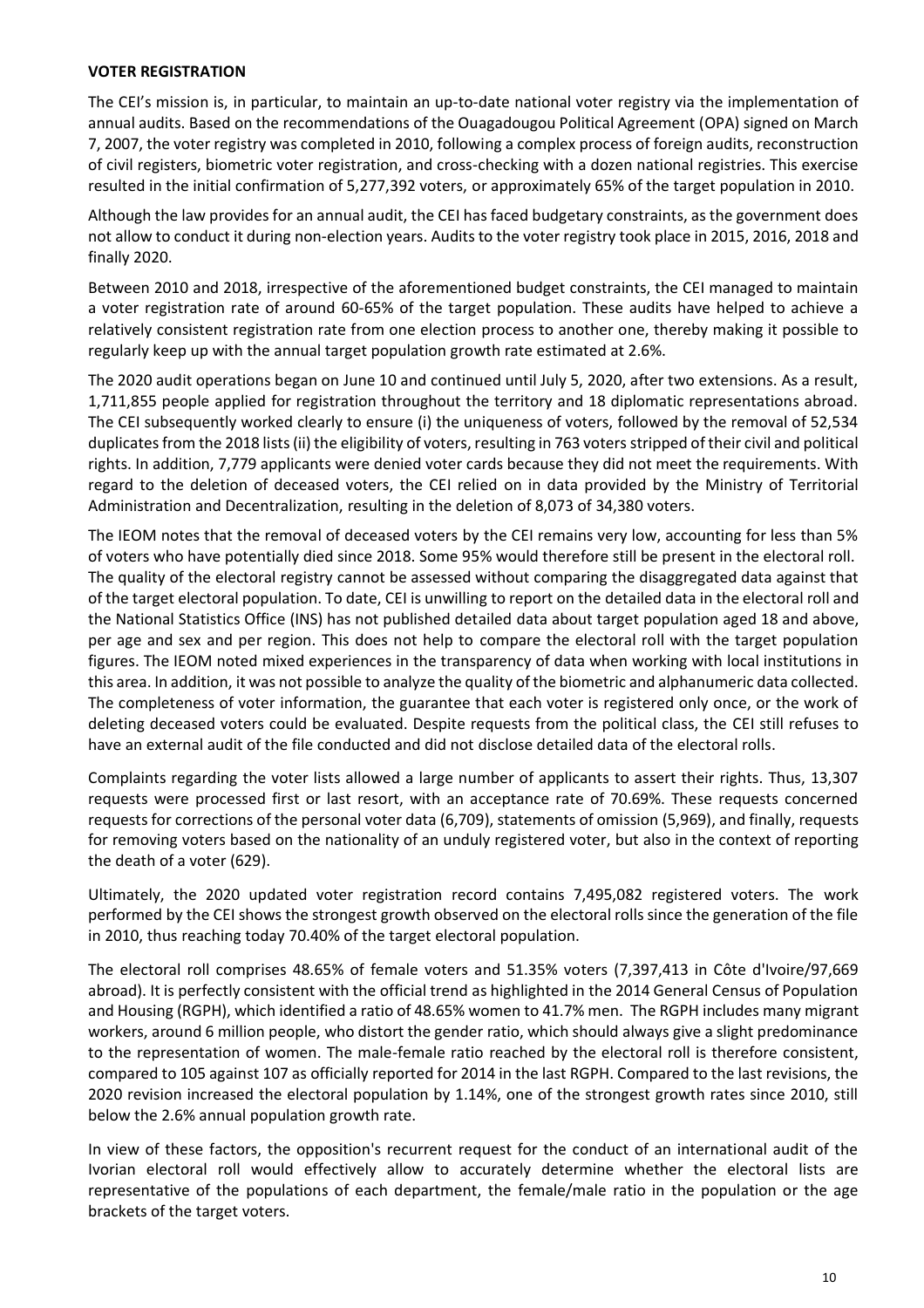### *Distribution of voter cards*

The CEI committed itself to printing all voter cards for all 7,495,082 registered voters. Indeed, voter cards have a lifetime of an election cycle and therefore all must be reprinted before each election. The distribution was planned, in all polling centers, from Oct. 14-25. In view of the political tensions observed and the "active boycott" against the distribution of voter cards, this phase proved complex for the branches of the CEI. The final issuance rate presented by the CEI was 41.15%.

Though low, the boycott of this process has had relatively no impact on voters' participation in the election, given that they had the opportunity to pick up their registration cards at their respective polling stations on polling day. In the absence of the voting card, voters were allowed to exercise their right to vote by producing their national identity card (CNI), as allowed by the law. Difficulties in distributing the voters' cards did not impact adversely on voting operations on polling day. Voter cards were thus distributed, either at the polling stations, in 69% of cases, or in the polling centers in 20% of cases. It should be noted that the use of the national ID card to confirm the voter's status has been well applied, for voters who did not hold their voting cards.

### **THE MEDIA AND SOCIAL NETWORKS**

The Ivorian media space is vastly diverse. Communication is mainly structured around the press (print and digital), and the radio and television stations (public and private). The audiovisual space that was once the monopoly of the Ivorian Radio and Television Broadcasting (RTI) has since been expanded. A number of private television channels have been authorized to broadcast (A+ Ivoire, Life TV, 7 Info and the Nouvelle Chaine Ivoirienne).

For many media space observers, these newly created television channels remain under the control of prominent personalities close to the ruling party. Law Nº 2017-867 of Dec. 27, 2017 on the legal status of the press regulates the press community, decriminalizes press crimes and regulates the practice of the journalist profession. Generally, in Côte d'Ivoire, media outlets are linked to parties or politicians. From 2017 to 2020, a dozen of journalists were arrested in Côte d'Ivoire and ordered to pay financial penalties that were very powerful coercion instruments.

The HACA (High Authority for Audiovisual Communication) is responsible for regulating the audiovisual sectors (radio and television broadcasting). The National Press Authority (ANP) is tasked with regulating the print media and online press. The HACA and the ANP should ensure equal access of candidates to the media during elections. The State media however remain under the control of the ruling party.

Political stakeholders and Ivorian people in general are increasingly interacting through online media, which are becoming a power issue and for the opposition is the main propaganda tool. Indeed, throughout the electoral process, both the opposition and the ruling party used this channel to inform and propagate instructions and slogans to their supporters.

The Mission notes that all political parties organize the widespread dissemination of hateful or harmful information using networks of cyber activists and that on the online media, the pages of some political party activists spread many dangerous and hateful messages. According to the mission's findings, such messages fuel tension in the political climate and incite people to violence.

The IEOM team monitored more than 9,000 Facebook posts. This analysis revealed a clear polarization on social media with, on the one hand, the supporters of the RHDP for the holding of the presidential election on Oct. 31, 2020, and on the other hand Internet users close to the political opposition objecting to the holding of the voting process. The mission observed hate speech and dangerous speech as well as a disinformation campaign on social media. The mission has not observers the official pages of parties and candidates broadcast any hate speech.

Hate speech and dangerous speech, observed by the mission, have, in most cases, dealt with issues related to ethnicity and nationality. The publications, usually published by avatars in groups, have aroused very highly politicized reactions. In addition, disinformation campaigns have focused on comments attributed to political figures. Often unverifiable information was shared, notably by avatar Chris Yapi, which remains closely viewed.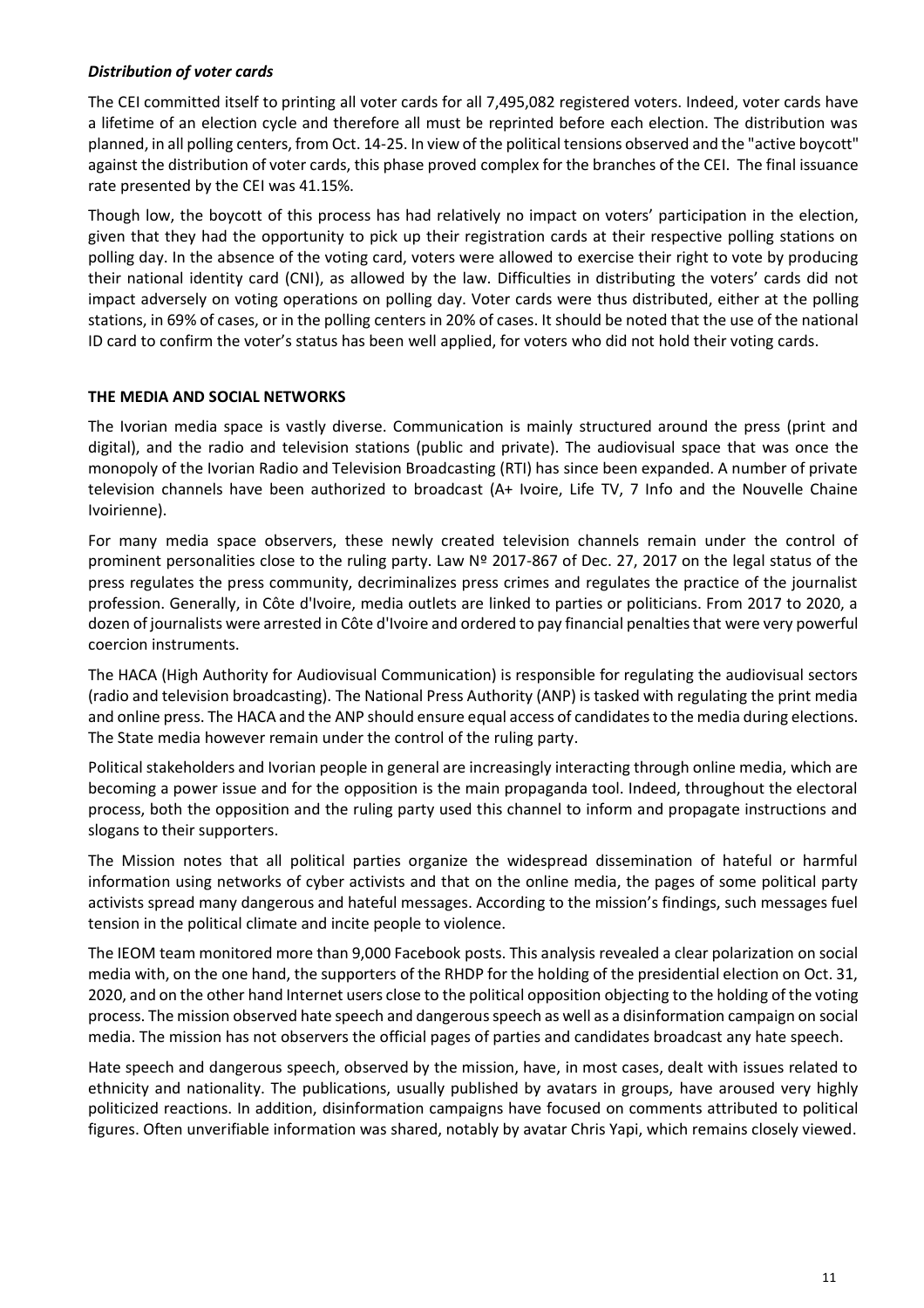#### **WOMEN'S PARTICIPATION**

Despite the ratification of the main international instruments on women's rights, women struggle to find a seat for themselves in the decision-making and political spheres in Côte d'Ivoire. Of the 44 presidential candidates, only three were women (6.81%) and none were retained by the CC.

The preamble of the 2016 Constitution outlines the principle of gender equality for the first time -and its decline in various areas (parity in the labor market, political participation and the fight against violence against women). Another step forward, although still needing improvement, is represented by the adoption of Law 2019-870 introducing a quota of 30% women in parliament and the introduction of alternate party lists  $^{25}$  beginning in the next elections.

Different from the international target quota of least 30% for women's representation, only 12% of the members of the National Assembly and 19.2% of the Senate are women.<sup>26</sup> Women represent only 3% of the regional councils with only one as president and women sit on 7% of municipal councils. Within the CEI, there are 25% women (4 of 16 members). Although diverse, their presence is rather small in local electoral commissions and party governing bodies. Few political parties prioritize gender in their statutes and women are rarely included in decision-making bodies. The MIOE observers noted that XX% of polling stations did not have female representation, while 77% of polling stations had one woman only 7,6 % of the presidents of the polling stations were women.

#### **PARTICIPATION OF PEOPLE WITH DISABILITIES**

Côte d'Ivoire ratified the United Nations Convention on the Rights of Persons with Disabilities (CRPD) in 2014. The voter status of persons with disabilities is a protected right and they should be included in the electoral process. The coordinators of the associations of persons with disabilities (CAPH-VB) which has nine associations, received training on election observation from Sept. 8-12, 2020.<sup>27</sup> According to Section 37 of the electoral code, voters with a physical disability can be assisted by any person of his choice. According to IEOM observations, this procedure was generally followed on polling day. However, voters did not have the option to request a tactile-Braille ballot. Unfortunately, only 70% of the polling stations visited were accessible to people with reduced mobility.

#### **NATIONAL AND INTERNATIONAL OBSERVATION**

National and international observation is not provided for by the Electoral Code. However, the CEI has established the criteria and the accreditation procedure, which turned out to be cumbersome and bureaucratic. The CEI granted accreditations that relate to specific phases of the electoral process (for example a type of accreditation only allowing to cover the period of voter registration, or the campaign period until the publication of the final results, etc.). Unfortunately, these limitations have made for the work of IEOM observers difficult- a few CEI local branches refused to allow them to observe; in the San Pedro region, for example, the collection of information was slowed down significantly by the reluctance of the polling officials to collaborate. In the interests of transparency, the IEOM encourages the CEI to set clear guidelines to ensure that all stages of the process are open for scrutiny, without hindrance, in accordance with international commitments and best practices regarding democratic elections to which Côte d'Ivoire has adhered.

According to the CEI statements, more than 10,000 observers have been accredited. Several national platforms have been accredited by the CEI such as the Programme of Organizations of the School for the Observation of Electoral Control in Côte d'Ivoire (POECI); the Transition and Political Inclusion Programme (PTI); the Research and Education Initiative for Peace (INDIGO); the Coalition of Civil Society for Peace and Democratic Development in Côte d'Ivoire (COSOPCI), the Human Rights National Council (CNDH), the West Africa Network for Peacebuilding (WANEP) to follow the various stages of the process. On polling day, IEOM observers met with national observers in XX% of the polling stations observed.

The CEI has also accredited several short-term international election observation missions and, notably, the Economic Community of West African States (ECOWAS) with 90 observers, the 11-member International

[/media/headquarters/attachments/sections/library/publications/2020/women-in-politics-map-2020-fr.pdf?la=fr&vs=828](https://www.unwomen.org/-/media/headquarters/attachments/sections/library/publications/2020/women-in-politics-map-2020-fr.pdf?la=fr&vs=828)

<sup>25</sup> The elective positions are: MPs, Senators, Regional Councils, District Councils and Municipal Councils. <sup>26</sup> UN Women in Politics 202[0 https://www.unwomen.org/-](https://www.unwomen.org/-/media/headquarters/attachments/sections/library/publications/2020/women-in-politics-map-2020-fr.pdf?la=fr&vs=828)

<sup>&</sup>lt;sup>27</sup> According to the 2014 General Population Census, there are 453,000 people with disabilities in Côte d'Ivoire.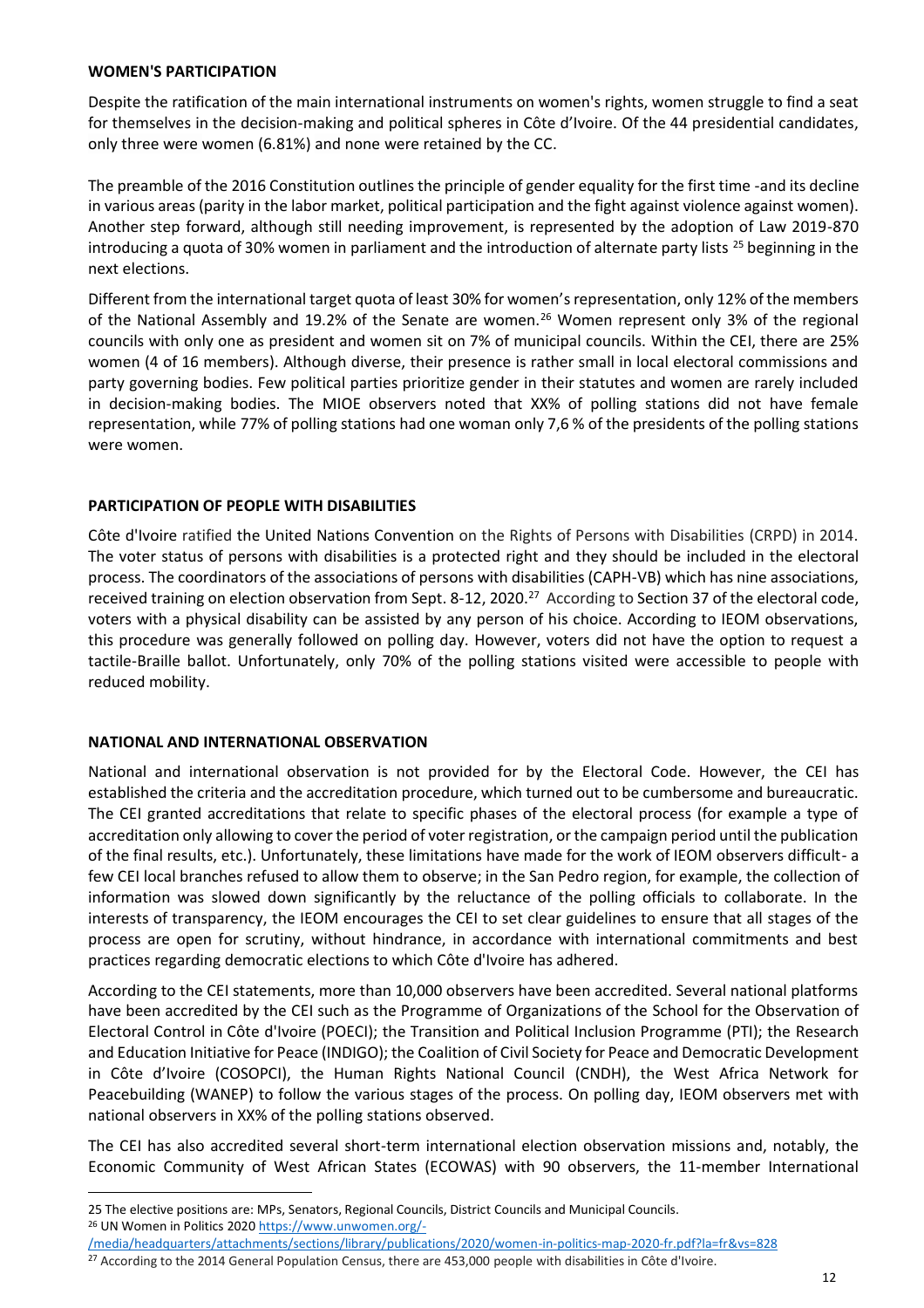Organization of Francophonie (OIF), the African Union (AU), which has deployed 40 observers, and the fourperson European Union (EU EEM) team of experts. The EISA-Carter Center IEOM was the only long-term international mission to Côte d'Ivoire.

## **ELECTION DAY OBSERVATION**

EISA and the Carter Center deployed a total 17 observation teams, 16 of which were able to lead proper field observation during election day. These teams observed the opening and vote in 213 polling stations (« PS » below) in 17 out of the 33 regions and districts.

Although officials generally adhered to voting procedures in the majority of the polling stations visited, voting processes took place amid a highly problematic context that did not allow for a fully competitive election.

Election day was been affected by protests and a so-called « active boycott » over a large portion of the country, impacting the polls in differently in each region considered. In the regions where the IEOM was able to observe, a minimum of 1052 polling stations did not open.

### *Regions in which the security situation had little impact on the polling*

In 11 of the 17 regions where observers were deployed (namely Poro, Loh-Djiboua, San-Pedro, Cavally, Tchologo, Agneby-Tiassa, Hambol, Tonkpi, Haut-Sassandra, Abidjan and Guémon), voting activities were conducted in a calm manner. Voting in these areas was not been impacted significantly, though sporadic events were reported.

• In the regions of Poro and Tchologo, electoral authorities confirmed that 100% of PS were able to open during e-day;

• In the Tonkpi region (District of Sipilou), an armed attack (machete) occurred in two PS and ballot boxes were stolen. In the Man district (west of the country), voting booths were set on fire within the premises of the Local Electoral Commission. The Commission was thus compelled to use improvised booths;

In the Cavally region, the electoral process has been impacted by various security events, which prevented 53 PS to open on e-day;

• In the region of Loh-Djiboua (District of Lakota) roadblocks that were set up in the morning slowed down the opening of PS, without fully impeding the voting process;

In the Autonomous District of Abidjan, sporadic events have been observed. Most of them were roadblocks or involved groups local youth, in particular in Blockhaus, Bingerville and Yopougon (where 9 PS could not open on e-day);

• In the region of Agneby-Tiassa, security events impeded the polling to take place in 17 PS spread across the whole district, thus limiting their overall impact;

• In the Haut-Sassandra region (District of Daloa), while downtown remained rather calm and allowed voting, surrounding rural areas suffered from a degraded security situation. This was the case in Sapia, Bouali, Boludughé and Boguedia, where voting was prevented in a limited number of PS (4 out of 84 observed). The electoral administration refused to communicate on consolidated figures for the entire region.

### *Regions in which the security situation impacted the voting process*

EISA/Carter Center observers were deployed in six regions wherethe security context had a large impact on the voting process and voter participation. These regions were : Sud-Comoé, Gbèkè, Yamoussoukro, Bélier, Marahoué et la Mé.

• In the Sud Comoé region (Bonoua district), 13 polling centers out of 28 were still not open at midday. A strongly degraded security context prevailed throughout e-day. Ten PS never opened, seven of which had never received electoral equipment and three of them had been ransacked. A total 59 PS out of 119 PS never opened in the Bonoua district. In other « Départements » of the Sud Comoé region, 42 PS could not open;

• In the Gbèkè region (District of Sakassou) voting was only possible downtown. Some 128 rural PS were not able to open due to incidents. In the same region, in the District of Béoumi (« Sous-Préfectures » of Bodokro, Kondrobo, Sakasou and Andokekrenou), 131 out of 187 PS never opened. In the Bouaké district (« Sous-Préfectures » of Botro and Bouaké), a vast majority of PS did open. The precise figure is still unknown;

• In the Autonomous District of Yamoussoukro (political capital), the security situation remained very tense the day before elections and throughout e-day. Events encompassed roadblocks, firearm shootings, and intimidations by local youngsters on motorcycles holding machetes. This environment impeded 276 out of 359 PS to open (77% of the whole district);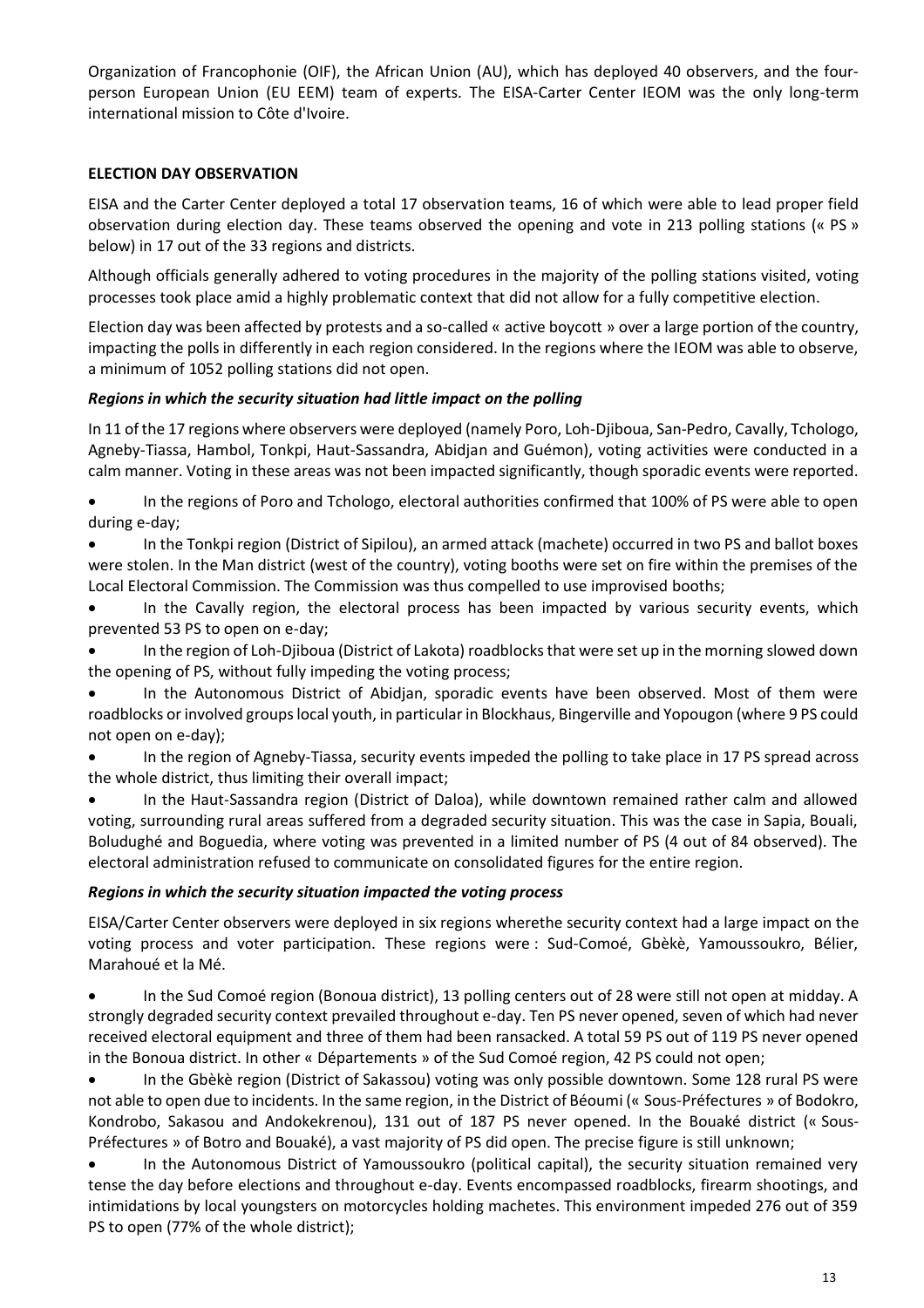• In the Bélier region (Tiébissous District) 113 out of 139 PS remained closed throughout e-day. Additionally, only 22 out of the 26 PS that remained open were later able to centralize and consolidate results. The 4 other PS had been ransacked in the meantime;

• In the Marahoué region (District of Bouaflé), a PS opening occurred late due to roadblocks. By the end of e-day, 119 PS never opened, mainly in rural areas;

• In the Mé region, the degraded security situation prevented voting in 97 out of 236 PS.



*General environment, as observed by MIOE – impact on polling* 

### *Opening of the Polling Stations*

IEOM observers attended opening operations in 15 of the 33 regions and autonomous districts of the country. The very tense situation in Yamoussoukro did not allow a proper observation of in the morning of election day. From a larger standpoint, the prevailing security situation led numerous delays in the opening of PS. This caused the frequent breaching of processes (set forth by the Central Independent Electoral Commission) by PS staff attempting to quickly open the PS to voters.

#### Delays observed in the opening of PS

In 10 of the 15 regions observed, observers noted moderate delays in the opening of PS, caused by the necessity for security forces to assist PS staff and secure the operations. Only 54 % of PS opened on time (08AM), 26% within 30 minutes, 11% after 1 hour, and 9 % more than 1 hour later. These figures encompass only PS that opened and were observed during e-day.

#### General environment

Delays results in lines during the opening period in 66.6 % of PS observed. However, the general environment surrounding the PS allowed the opening in fair conditions, in all cases. Security forces were always present, outside the PS. They positively contributed to the safe unrolling of electoral operations in the majority of cases.

### Opening procedures

The process set forth by the electoral commission implied that PS staff was supposed to be in place from 7 AM. Due to prevailing security conditions, a large number of staff preferred to wait for the arrival of the security forces. Hence, only 66,6% of PS staff members arrived on time.

Opening procedures were largely respected and occurred as follows: i) random draw for the location of the hologram, was respected in 73% of cases, ii) the empty ballot box was presented to all people present in 80% of PS, iii) the ballot box was properly sealed in 86% of cases and iv) the seal reference has been written in the minutes in 73% of PS observed. The PS opening procedures has not been respected that strictly for PS that opened late, due to time pressure caused by delays.